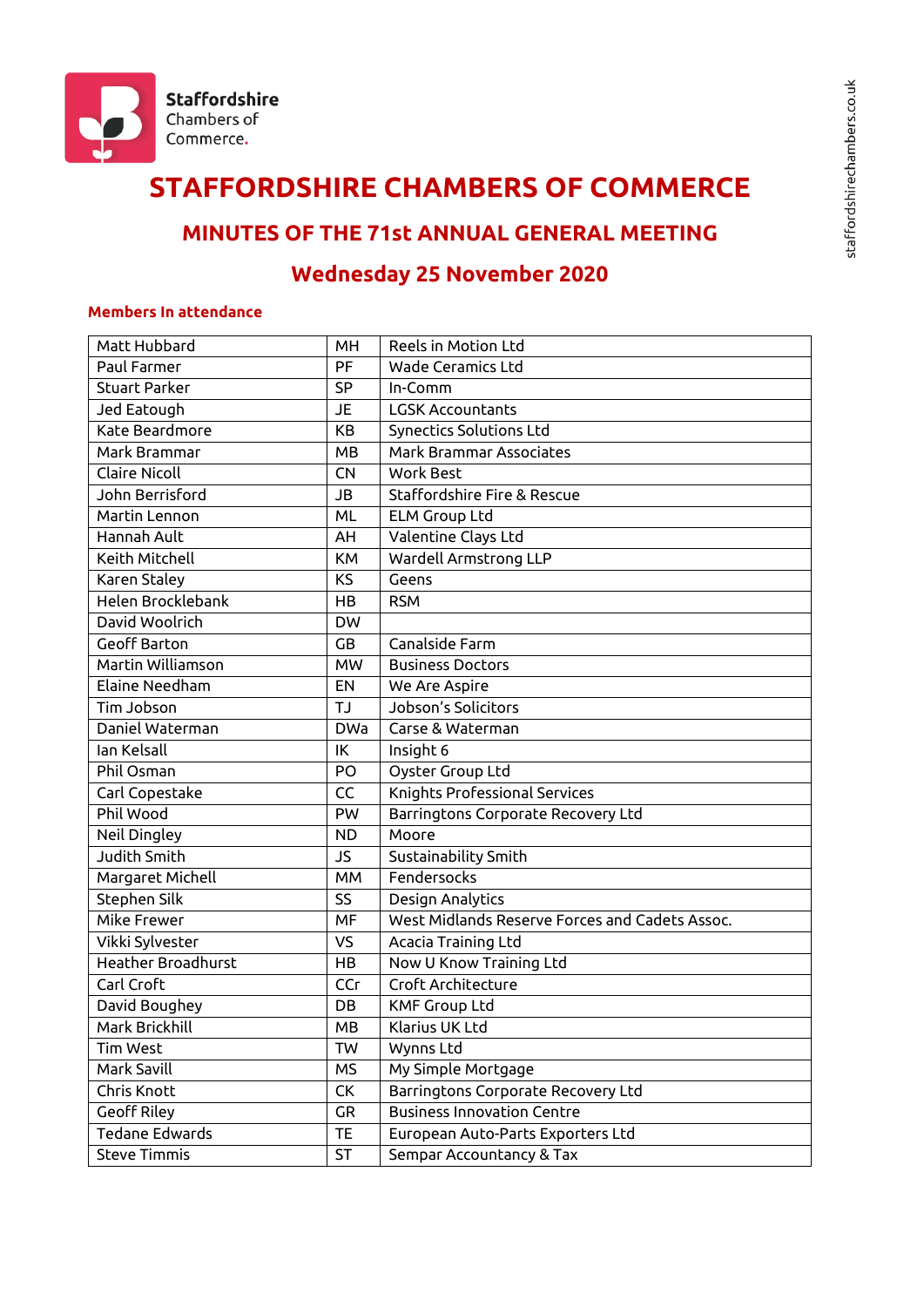

#### **Chambers staff in attendance**

| Sara Williams  | <b>SW</b> |
|----------------|-----------|
| Vicki Hardie   | VH        |
| Lorraine Green | LG        |
| Laura Hodgkiss | LН        |
| Rob Lawley     | RL        |
| Jody Fox       | JF        |
| Aly Davidson   |           |

#### **1. Welcome**

LH advised the meeting that the AGM will be recorded for minuting purposes only, once the minutes have been sent out and are available on the website, the recording will be deleted. LH then tested the voting system and the hand-raising via Zoom to ensure everyone was able to participate. LH advised that voting will take place by poll which will appear on screen as the AGM progresses. Only one person from each member organisation can vote and any multiple votes from the same member company will result in that vote being classed as nul and void. The Chambers will keep a record of the poll results.

MH welcomed attendees to the AGM and was pleased to see so many attendees to the Chambers' first virtual AGM and advised that the AGM notice, Annual Accounts, Annual Review and minutes of the last meeting were sent out by e-mail and have been available on the website since Monday 03 November.

#### **2. APPROVAL OF THE MINUTES OF THE 70TH AGM**

The minutes of the 70th Annual General Meeting had been circulated by email ahead of the meeting.

- Proposed by Keith Mitchell (KM)
- Seconded by Kate Beardmore (KB)

The President asked for attendees to vote using the Zoom poll asking for those in agreement, against or abstaining. The minutes were approved.

#### **3. PRESIDENTS' REPORT**

MH delivered his speech:

As the financial year ended on 31 March 2020, due to Coronavirus we had all be in lockdown for a week, not knowing how the effects of the pandemic would affect the businesses or the people of Staffordshire. This meeting is to review the activities and achievements of the Chambers over the financial year to 31 March 2020 when we had only been in lockdown for 7 days, which seems like a long time ago now. We are all working closely to assess how the pandemic is affecting our financial situation but obviously this will be discussed much more at next year's AGM.

During the financial year, as you will see from the accounts, the Chambers continued to grow and make great strides, capitalising on the strength of being a county-wide business support organisation. Hopefully you will have had chance to read the Chamber's Annual Review for 2019-2020 which has been available on the website since early November. I commend it to you as a document that encapsulates everything that the Chamber is about.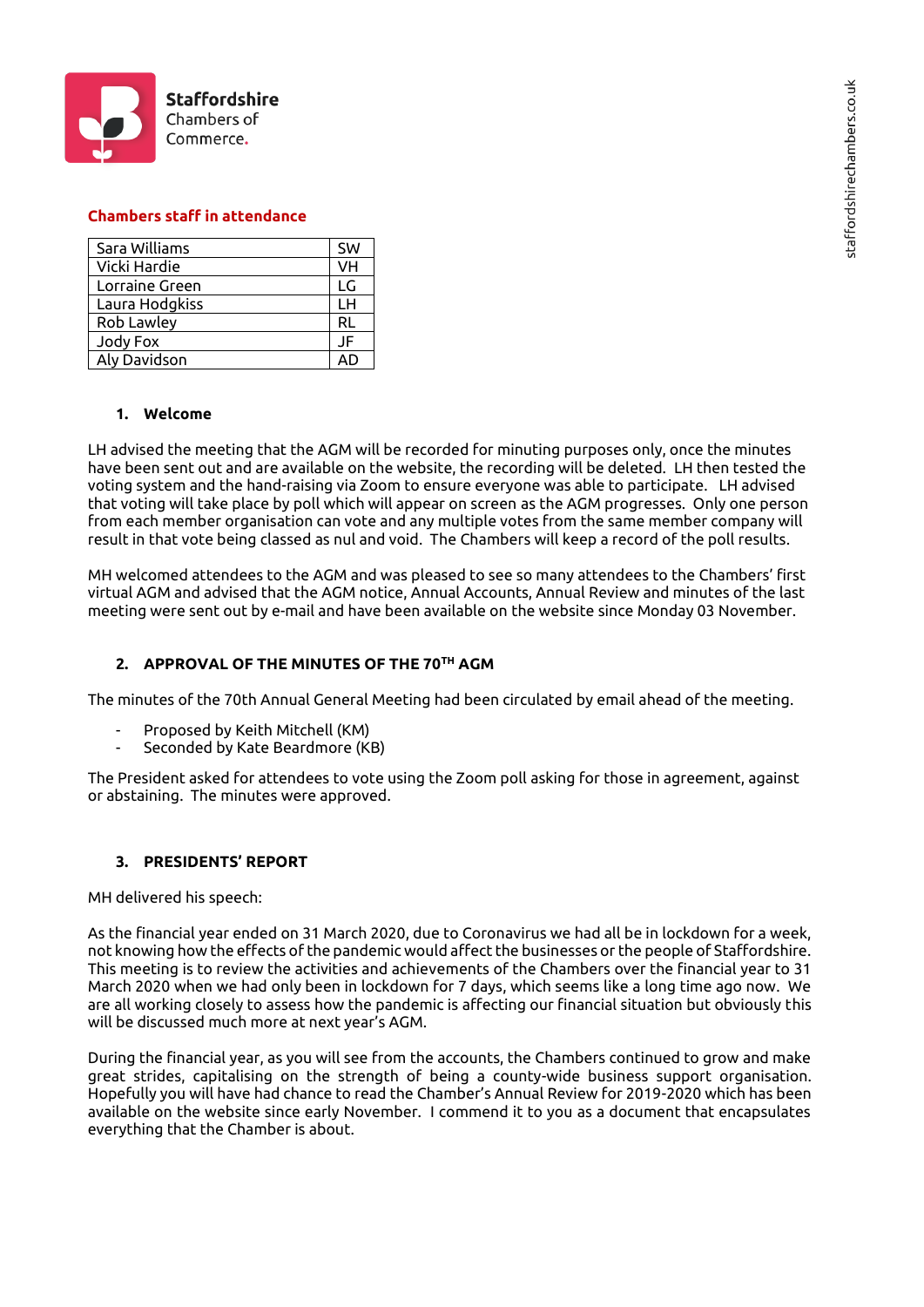

Paul Farmer will shortly go through the accounts with you, but the Board is pleased to report that the Chamber remains in good financial health, achieved once again through prudent financial management and by taking business opportunities as and when they arose.

We have continued to be the voice of business in Staffordshire and have provided a focus for getting businesses the support that they need and deserve.

# **KEY ACHIEVEMENTS**

As at the end of this financial year Membership was at 1024. Across the 3 Chambers our reach extends to over 50,000 employees within our membership network which represents 20% of the region's workforce. During this financial year, Membership has risen by 9%. NexGen & Start-up memberships were launched during the period. We welcomed a new Patron, LilaConnect, in April 2019 which takes us to 23 Chambers Patrons for 2019/2020.

**Positive Pathways**, funded by the Home Office, National Lottery Community Fund and the Centre for Entrepreneurs launched in October 2019 to support refugees in our area in starting their own business to help the wider community benefit from their expertise and knowledge. This is one of only four pilot projects nationally.

The Start-up Programme has supported 141 individuals through the last financial year realise their dream of starting their own business.

The Chambers continues to deliver Growth Hub services across the county on behalf of Stoke-on-Trent and Staffordshire Local Area Partnership with diagnostics carried out in over 393 businesses across the county as a whole. During the year we had two specialist advisors join the Growth Hub, one in HR and the other in marketing which helped increase the overall diagnostic figure from last financial year.

Let's Do Mentoring continues its work supporting over 200 businesses with mentoring from 98 mentors. We are now looking to extend the project through to September 2023.

Staffordshire Chambers is always keen to increase engagement with our partners and we were proud to help both South Staffordshire District Council and Lichfield District Council design and implement a training plan covering a range of topics to be delivered by local trainers to over 240 employees. Planning has already started to look at their future training needs.

We continue to support businesses who have been the victim of crime alongside the Police, Fire and Crime Commissioner. Our dedicated Business Crime Advisor, based at Staffordshire Police HQ offered support and advice to over 1800 victims of business crime during the financial year with over 900 of those accessing specialist advice from local businesses.

#### **INTERNATIONAL TRADE**

Our International Trade team has a strong reputation of supporting businesses who trade overseas. During the financial year the team helped Staffordshire businesses win over £250m in export sales, processed export documentation over £275m and delivered training on behalf of six Staffordshire local authorities around Brexit in the latter part of 2019 which shows the level of expertise and dedication of this team.

A Customs Declarations training service has been developed by the team and this is ready to offer to companies as we approach the end of the Transition period.

We held several International Trade events during the year, welcoming representatives from Chambers from Indonesia, Thailand, Vietnam and the USA.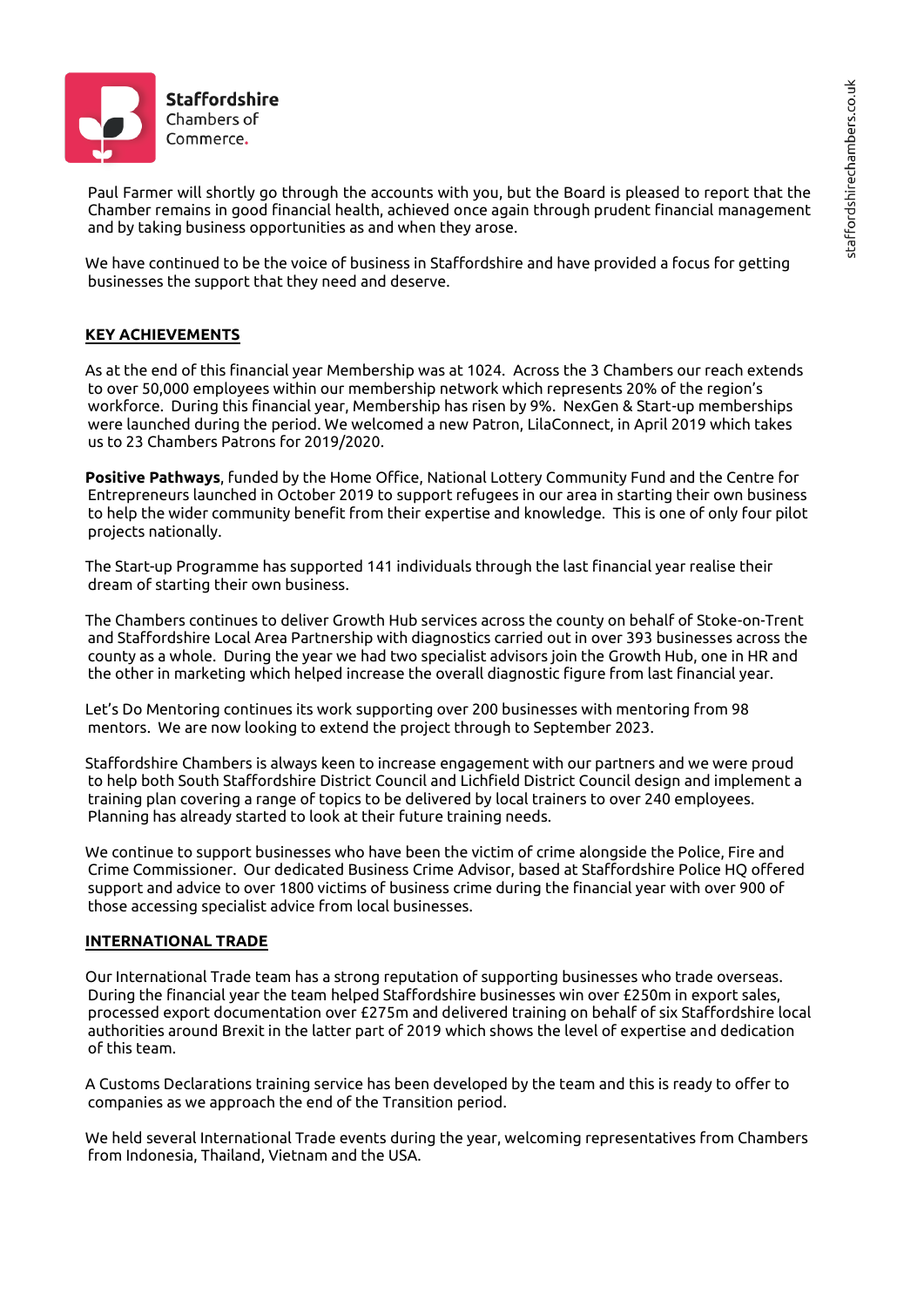

#### **EVENTS**

The events team delivers over 250 events across Staffordshire, attracting approximately 5,600 delegates per year.

During the year we ran speed networking events, new member breakfasts, business breakfasts and dozens of seminars and workshops to keep members up to date with topical issues.

In June 2019 we held Let's Do Business at Uttoxeter Racecourse, the biggest business exhibition in Staffordshire, welcoming 125 exhibitors and 800 delegates to this one-day event.

We held our 4th Annual Business Awards in July 2019 at the Staffordshire County Showground which was another hugely successful evening, bringing together over 400 businesses celebrating all that is great about Staffordshire businesses.

In November we held our annual Business Festival at Keele's brand new Smart Innovation Hub. Over 500 delegates attended over the 2 days to learn about sustainability, wellbeing and ethical business practices.

#### **REPRESENTATION**

We have continued to lead on national planning and infrastructure policy for the British Chambers of Commerce and have contributed to the work of the British Chambers of Commerce including the Quarterly Economic Survey.

We met regularly with local MPs and local authorities to raise the key issues affecting our Members' growth and success.

We continue to successfully hold regular sector forums, which has expanded this year to 17 forum meetings with 98 key influencers. Our forums include transport, planning, tax and finance, social value, energy and sustainability, manufacturing and HR & Skills.

#### **CORPORATE SOCIAL RESPONSIBILITY**

In December 2019 we held a celebration event at Commerce House where we presented our 26 Chambers charities with the cheques for funds raised by Chambers staff throughout the year from quizzes and raffles.

#### **ACCREDITATIONS**

The Chambers set high standards and we are proud to retain our accreditations for the International Environmental Management (ISO14001) and Quality (ISO9001)

Our internal Quality Environment Safety Team (QEST) continues to monitor and report on areas of quality, environment and health and safety with all objectives and targets achieved.

In June 2019 we were awarded Gold in the Healthworks Accreditation from Stoke-on-Trent City Council which was awarded following an assessment of the Chambers procedures, policies, attitude and activities in relation to the welfare and wellbeing of staff.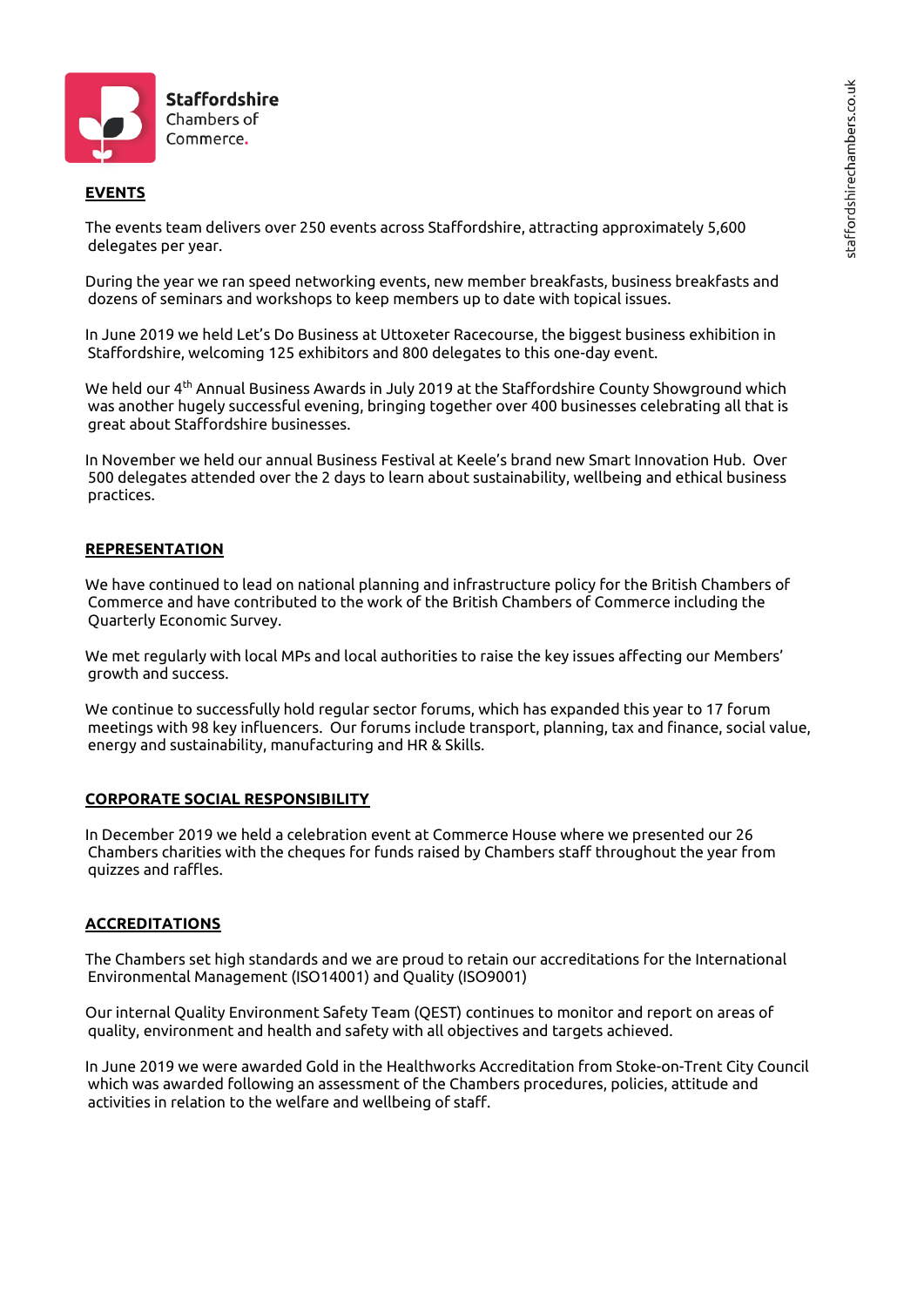

### **4. TREASURERS REPORT**

PF delivered his speech:

You may have seen the Chamber's accounts for the year ended 31 March 2020 which have been published on the Chambers website and you will have a copy in your AGM pack.

I first point you to the income and expenditure account which you will find on page 5.

We are reporting a surplus on ordinary activities before taxation of £131,487 and after tax a surplus of £133,961 which was expected by the Board. This surplus is mainly due to the sale of the Chambers property in Campbell Road. Previous years have delivered surpluses which have helped the Chamber to protect and sustain future delivery of services.

Whilst we present whole company accounts here for statutory purposes, internally we continue to break down activities into six key areas: Membership, Marketing and Events, Training, Business Support, International Trade & Export documentation and Corporate Services.

If members do have any queries about the breakdown of income and expenditure, I will be happy to take questions at the end. Before that, I would like to briefly refer to the balance sheet on page 6. This shows that the Chamber is in a healthy financial state and has a level of reserves which will enable it to continue with the levels and standards of service which members are used to and to enable the Chamber to continue to invest in its infrastructure and future activities.

Fixed Assets (note 3) have decreased due to the Chamber selling the premises in Campbell Road.

Trade Debtors (Note 8) have decreased due to the continuing tighter controls on debt chasing and less monies outstanding from funded projects.

We continue to invest £200,000 and the cumulative interest received is £12,651 (note 8).

Trade creditors (note 9) have decreased as there was less spend in the month of March when compared to the prior year and purchase invoices being received on time.

Deferred income (note 10) has decreased as the government grant on the property in Campbell Road has been brought into the profit and loss account.

I would like to take this opportunity to sincerely thank our Auditors, Geens, for their in depth testing when undertaking the Chambers financial audit, particularly with the funding streams and the effect of the coronavirus pandemic on finances.

I would also like to say a big thank you to the Chamber's finance team, especially Lorraine Green, for all of their input and the controls operated throughout the year and for the detailed reporting which she has provided to the Board on a regular basis.

I would like to conclude my report as Honorary Treasurer by, once again, highlighting the strong balance sheet of the Chamber. Despite the coronavirus pandemic your Board is confident that this year and for the foreseeable future, the Chamber will remain in good financial health and continue to deliver a wide range of support and services to its members.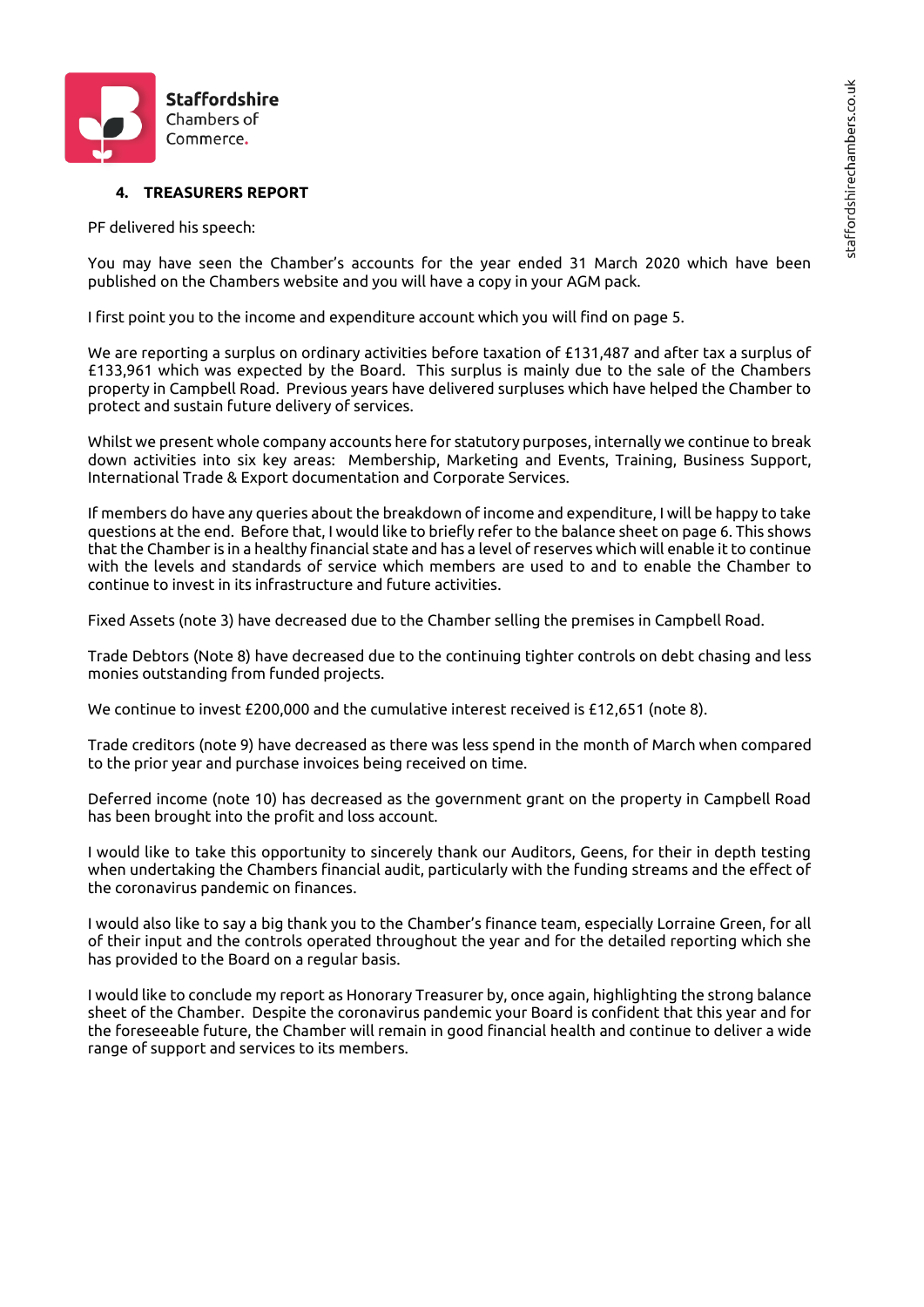

The meeting was asked, after a pause for any questions of which there were none, to approve the accounts.

- Proposed by Steve Timmis (ST)
- Seconded by Martin Lennon (ML)

The President asked for attendees to vote using the Zoom poll asking for those in agreement, against or abstaining. The accounts were approved.

## **5. APPROVE THE APPOINTMENT & REMUNERATION OF THE AUDITORS**

Due to their prior experience, price and their understanding of European funding and how the Chambers operates the appointment of Geens as Staffordshire Chambers of Commerce auditors was proposed. They will hold the office until the next general meeting at which the accounts of Staffordshire Chambers of Commerce are considered and that the Directors of Staffordshire Chambers of Commerce be authorised to fix their remuneration.

The meeting was asked to approve the appointment of Geens as the Chambers' auditors.

- Proposed by Mark Savill
- Seconded by Geoff Riley

The President asked for attendees to vote using the Zoom poll, asking for those in agreement, against or abstaining. The appointment of Geens was approved.

## **6. TO CONFIRM THE ELECTION OF CHAMBER COUNCIL MEMBERS**

In accordance with the Articles of Association, one-third of the elected Chamber Council members must retire each year but shall be eligible for re-election. A total of seven elected Council members resigned during the year or retired by rotation and those who wished to seek re-election for a further three year term were:

Chris Knott, Barringtons Corporate Recovery Ltd Susan Rose, Susan Rose China Nick Philips, Beswicks Legal

The President thanked Nigel Eggleton, Steve English and Phil Osman as the members who will not be standing for re-election or who are retiring for their valued and continued support of the Chambers.

Nominations for new Council Members have also been sought from the general Membership. The following nominations have been received:

**Josie Morris, Woolcool Ian Kelsall, Insight 6 John Tudor, Access Covers Ltd Helen Brocklebank, RSM Martin Williamson, Business Doctors Steve Tellwright, Capula Ltd Danny Poole, DWP & Sons Ltd Richard Faulkner, Skinbase Danai Gombera, B.I.G Healthcare Karen McKenzie, Douglas MacMillan Hospice Heather Broadhurst, Now U Know Training Ltd**